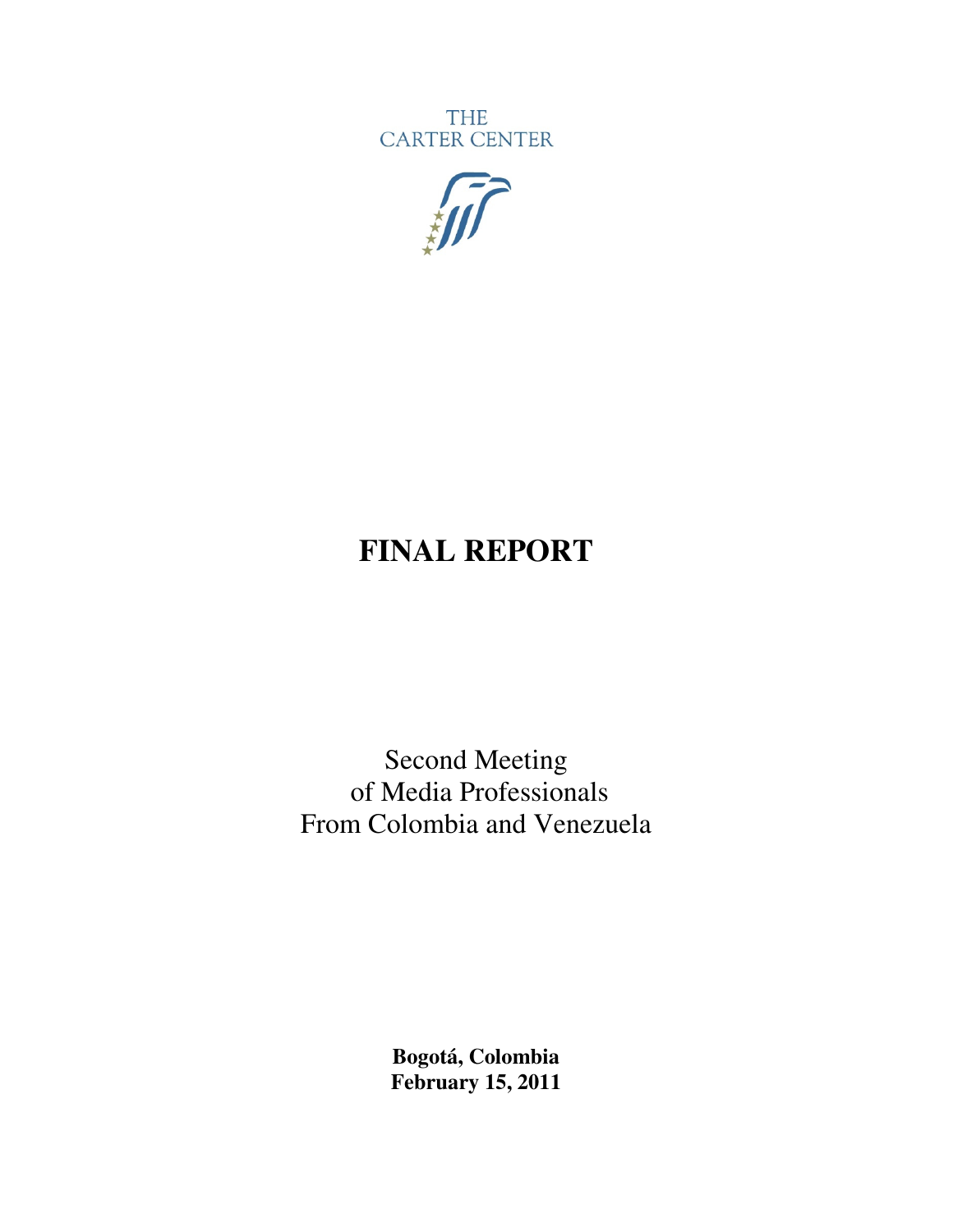## **CONTENTS**

- 1. Introduction
- 2. Summary of second meeting
- 3. Achievements and agreements

## Annexes

- a. Meeting agenda
- b. Participant list
- c. Participant biographies
- d. Communiqué issued by participants
- e. Events selected for content analysis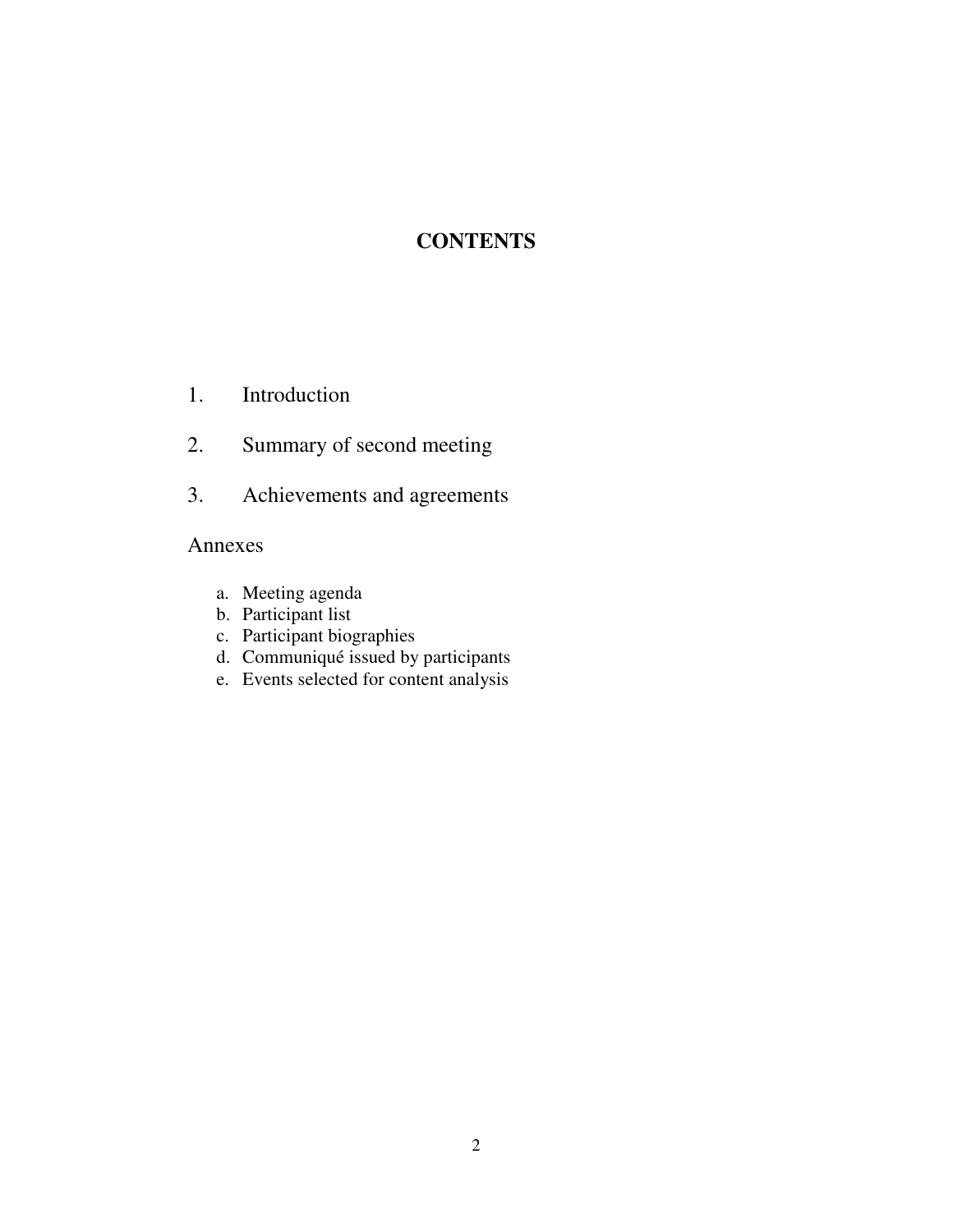## **1. Introduction**

In order to analyze and discuss characteristics of coverage of issues related to bilateral relations between Venezuela and Colombia by the media in both countries – and thus contribute to efforts to improve diplomatic relations between the two nations – the Andean-U.S. Dialogue Forum's Media Working Group, in conjunction with the Program to Strengthen Journalism in Venezuela, organized three major meetings of professionals from key media outlets in both countries.

The meetings targeted high-level members of media outlets, particularly directors, managers and editors. Based on the format designed for the meetings, academics specializing in the study of bilateral relations between the two countries were also invited.

This report summarizes the topics discussed at the second meeting, held in Bogotá on February 15, 2011.

## **2. Summary of the Second Meeting**



Participants at the second meeting of journalists from Colombia and Venezuela

The second meeting of journalists from Venezuela and Colombia was held in Bogotá, Colombia, on February 15, 2011. It opened with a keynote address on the characteristics of coverage of bilateral Colombian-Venezuelan issues by the press in the two countries.

The keynote address was done by Germán Rey, a Colombian academic and expert on media analysis, and was based on a

content analysis of media coverage of issues related to bilateral relations in some of the major Venezuelan and Colombian media between 2007 and 2010. The purpose of the study, which was carried out by the Georgia State University and The Carter Center, was to provide participants with solid data about characteristics and trends of coverage, so they could compare their perceptions with the data and base their discussion on verified information.

The presentation was followed by comments from the director of the Venezuela chapter of the Media Observatory and member of the Andean – U.S. Dialogue Forum, Maryclen Stelling, and the director of the Journalism Studies Center (*Centro de Estudios de Periodismo*, CEPER) at the University of the Andes in Colombia, Omar Rincón. The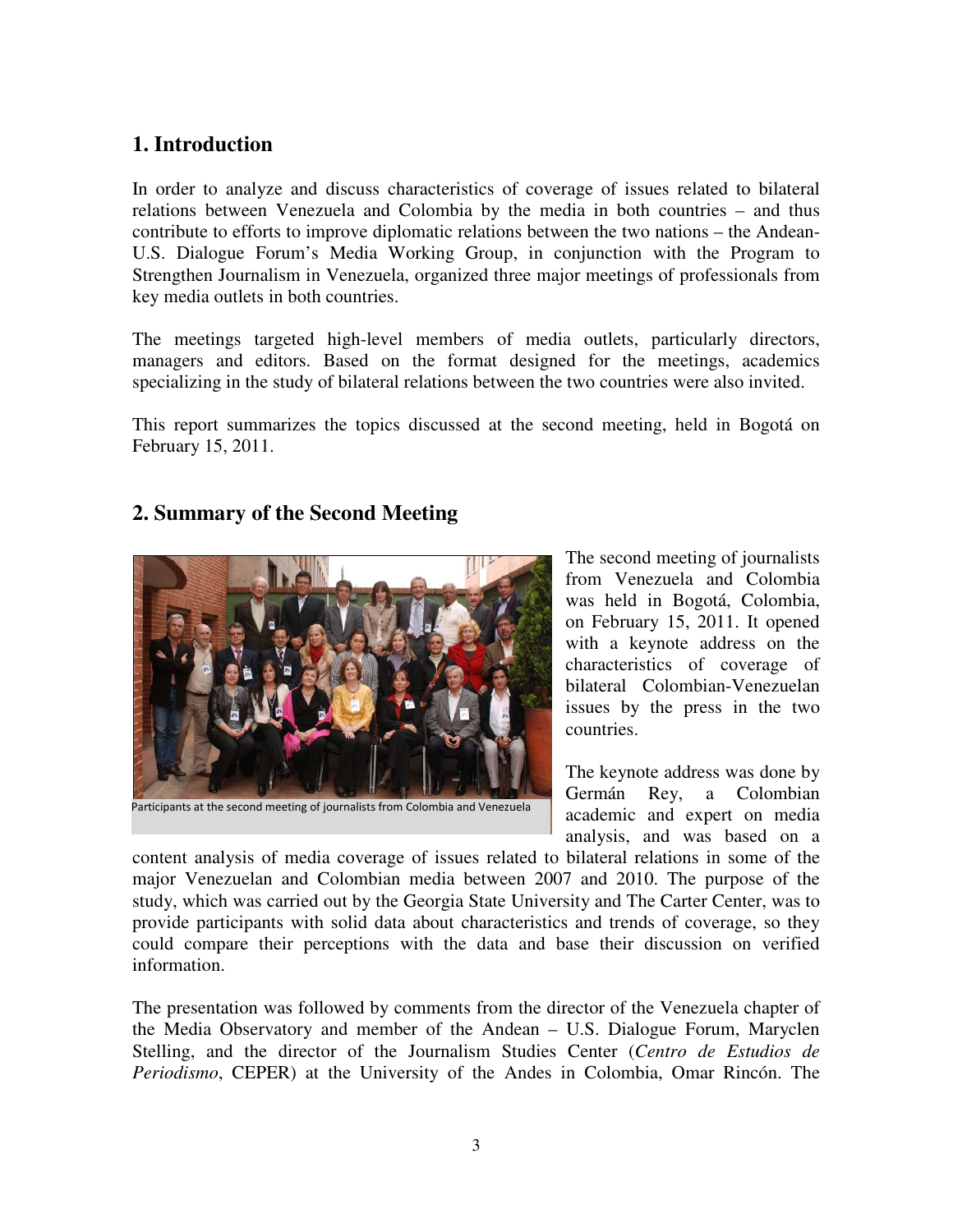discussion moderators were journalists Omar Lugo (Venezuela) and Javier Darío Restrepo (Colombia).

The meeting was attended by nine Venezuelan and ten Colombian professionals, all from major media outlets. As in the previous meeting, both delegations included academic experts. Representatives of the Foundation for the Freedom of the Press (*Fundación de Libertad de Prensa*, FLIP) and Media for Peace (Medios Para la Paz, MPP), both in Colombia, attended as observers.

### *2.1. Characteristics of coverage of Colombian-Venezuelan relations*

The content analysis presented by Professor Germán Rey was the result of the efforts of a group of people and organizations and responded to a request from participants at the first meeting in Caracas, who expressed the need for research or studies to produce a body of specific knowledge that could provide a solid, "scientific" basis for discussions at the meetings.

The study was done by Georgia State University and The Carter Center by a team supervised by Jennifer McCoy and covered the period between 2007 and 2010. Fifteen significant events (both "positive" and "negative" in bilateral relations were selected, and the coverage of those events by eight media (four Venezuelan and four Colombian, including one from the border region in each country) was then monitored. Once the data were compiled and processed, they



Rey (Colombia) and Maryclen Stelling (Venezuela).

were sent to Professor Rey, who was responsible for the analysis, interpretation and presentation of the results.

Using a study on the same subject done in the past decade by the Binational Academic Group as a reference, Rey divided his presentation into two major areas: elements that had remained constant over time, and changes, or new elements that had appeared between the two studies.

*Constant elements***.** Regarding elements that had remained constant, Rey noted the following:

a) Throughout those years, the media focused on two major issues: the armed conflict and diplomacy. Even 10 years after other similar studies, those two topics remained the main issues, indicating that the media agenda in both Colombia and Venezuela continues to focus excessively on political elements, to the detriment of what could be called "citizens' positions."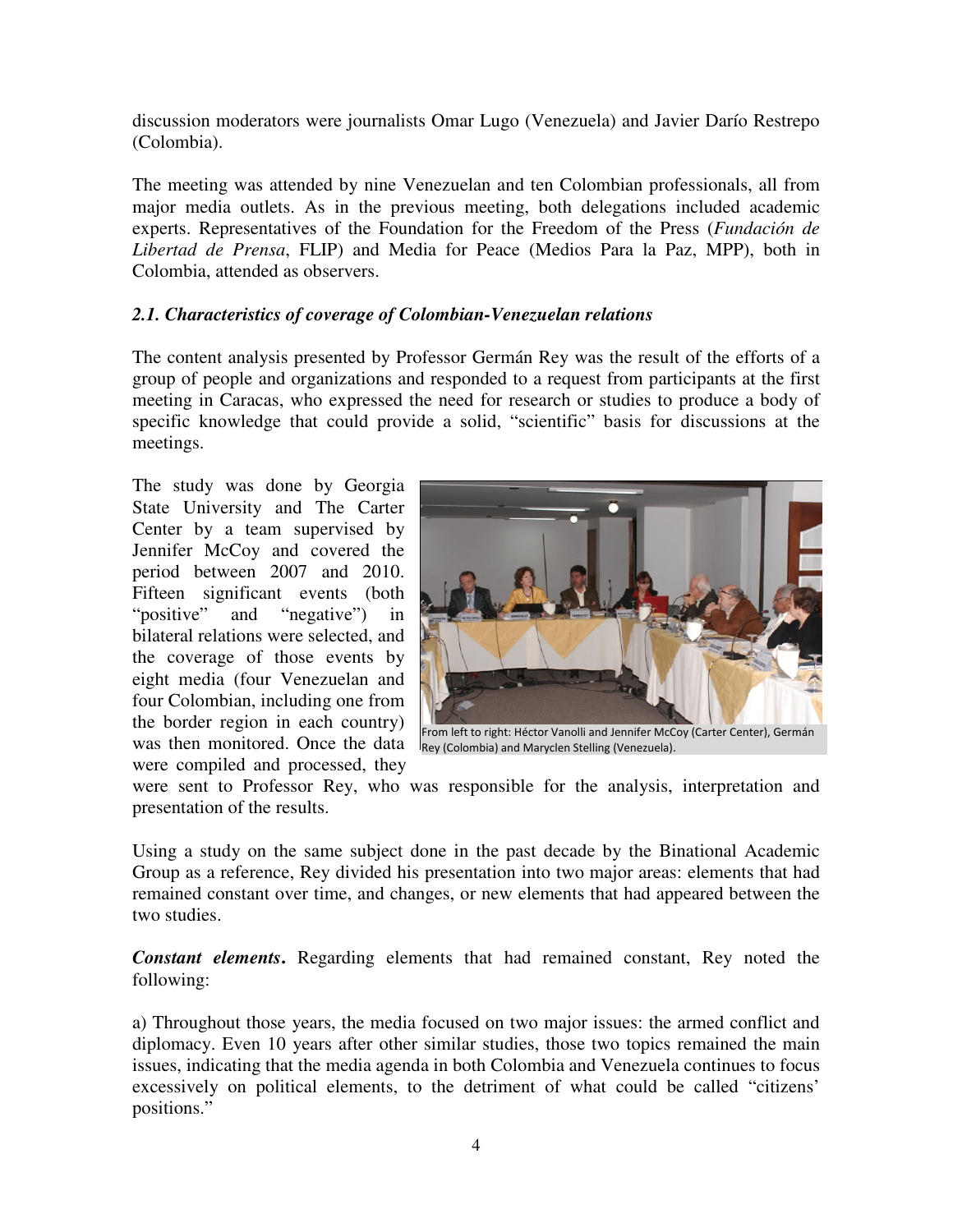b) Media coverage tended to follow relations between the capitals, focusing on Bogotá and Caracas, and ignoring "the social, economic and cultural dynamism of the borders."

c) Coverage of issues of bilateral interest mainly responded to the perception of conflict. It continued to prioritize tension and conflict, with the border appearing in the media as a conflict zone or "hot border."

d) There was a great deal of information about particularly conflictive episodes, but little follow-up of the structural processes underlying relations between the two countries. The coverage focused on events, peaks or crisis points. Although it is the media's task to inform about moments of crisis, the coverage neglected – or completely ignored – the development of events or processes that marked relations between the countries once the crisis subsided. As the speaker noted, "*moments* trumped *processes."* Or as one participant put it, "coverage remained episodic."

e) There was little thematic diversity on either side, although information about Colombia in the Venezuelan media was more diverse than information about Venezuela in the Colombian media.

*Changes***.** With regard to changes, Rey noted the following:

a) Ten years after the last studies, the personalities of the presidents dominated much of the information. During the period under study, coverage mainly revolved around the figures of Presidents Chávez and Uribe. The exception to that trend was found in the media on the



From left, Francisco Miranda, Catalina Lobo, Vladimir Villegas and Carmen Rosa Pabón.

border. Unlike the "metropolitan" focus of media in the capitals, the thematic agenda of the border media tended to downplay the importance of "the presidents" and focus more on the conflict's repercussions for the economy and personal security. For example, the dailies *La Opinión*, in Cúcuta, and *Panorama*, in Zulia, were the media in the study that placed the least importance on "the presidents."

b) Although the tendency to emphasize tensions persisted, it revolved around Presidents Uribe and Chávez. Nevertheless, following the pattern of events, it later decreased significantly with the election of current President Juan Manuel Santos (accompanied by an accentuation of a "diplomatic" view of relations).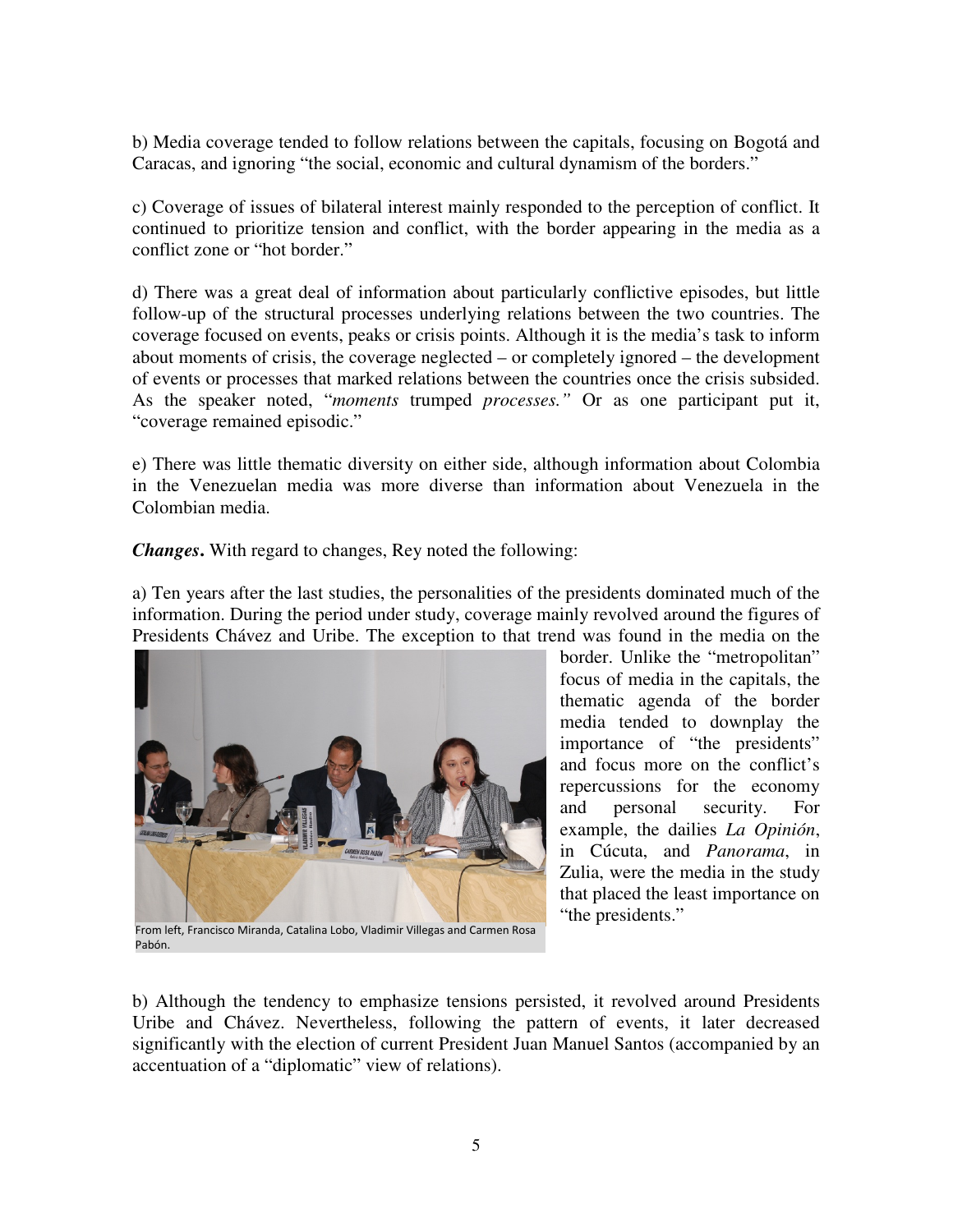c) A similar phenomenon occurred with "topics" of coverage. Although the issues persisted, in general, the content changed somewhat as the situation changed. The issue of diplomacy, for example, shifted away from the border conflict to accentuate the breakoff and subsequent reestablishment of relations.

d) Finally, although thematic diversity remained low, information about Venezuela in the Colombian media increased during this period (although it remained excessively focused on the conflict between the two countries).

## *2.2. The role of the media*

The representatives of the border media were critical of the way in which information about border issues was covered by the media in Bogotá and Caracas. As one of those participants put it, information published by media in the capital tended to contradict the views – and be contrary to the interests – of the people living in the region. For residents of the border region, that participant said, the most important thing is not "the presidents" and the relationship between them, but the impact of changes in bilateral relations on life in the border regions. In keeping with those observations, another media representative from the border urged the media in the capitals to resist "political pressures" related to events in binational relations and strengthen coverage policies that address the interests of people living in the area.

In the view of at least one participant, the divergence of agendas or visions between the media in the capitals and those on the border is mainly due to a structural problem, a phenomenon the participant called "natural" and, therefore, "not controllable." Omar Rincón noted that this phenomenon is seen not only in Colombian-Venezuelan relations, but in relations between any countries. In the capitals, there is generally a tendency to focus on politics, while in the border regions there is a concept of "everyday life." They are two different approaches, he said – "Not good or bad, simply different."

The insistent focus on "the presidents" sparked some significant comments from Javier Darío Restrepo. This phenomenon, in Restrepo's view, evokes the "depressing" image of journalists taking dictation from what presidents say, and of media that give the greatest priority to everything the president says, with no critical judgment. "This is the image of a press driven by presidential agendas, a press without the ability – or the independence – to set its own agenda, a press basically trained to take the news releases distributed by the president's office, change the headlines, include a small summary, and publish them," he said. In other words, this is "a press dedicated – like a transmission line – to disseminating news releases, without its own initiative, without the ability to include – in that dissemination process – other elements, other considerations, other sources about the topics addressed in those news releases, other issues on the agenda."

As with the first meeting in Caracas, the second meeting in Bogotá was extraordinarily rich in discussion and the sharing of views, not only about the topics raised in the meeting, but also about other major issues related to journalism. The topics that arose included the limits that circumstances such as having a certain national identity – being Colombian or Venezuelan – impose, or could impose, on journalism. One participant noted that because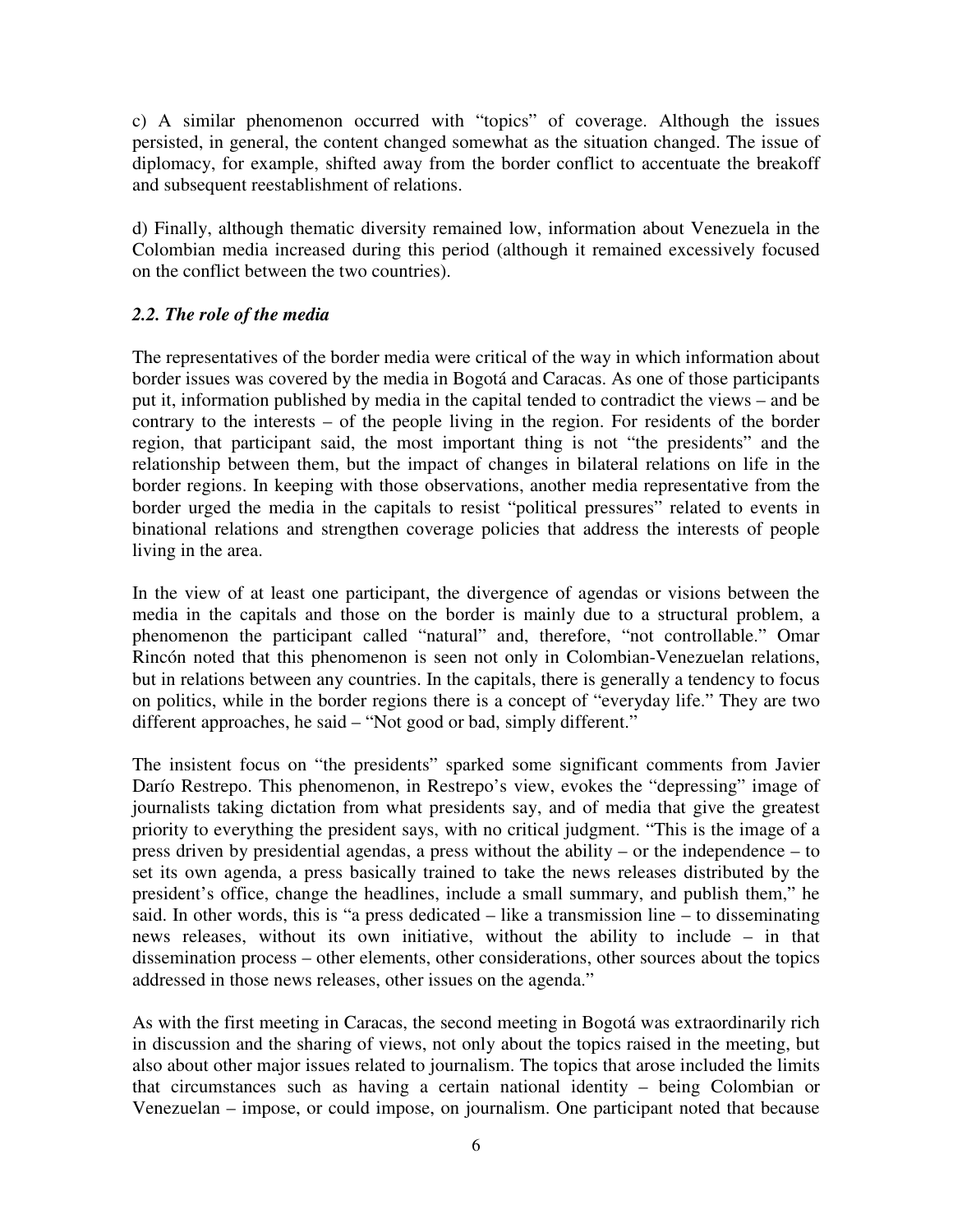they are also citizens, journalists are vulnerable to the "appeal" of rhetoric about "national interest." In times marked by conflict, tense relations, economic difficulty or other crises, the national interest – or the perception of what could be considered the "national interest" – plays a decisive role. This left an important question floating in the air: How far removed is journalism from what is considered the "national interest"?

Another participant noted that when interests affecting the country are at stake, journalists inevitably face a dilemma that comes with a heavy emotional burden. If journalists take a critical stance that runs counter to nationalist sentiment, they risk going against not only "popular sentiment," but also the views of their audience.

Another participant gave another example. What would have happened if a Colombian journalist had found out about Operation Phoenix (in which the Colombian Air Force planned the bombardment that killed Raúl Reyes in a camp in Ecuadorian territory) ahead of time? That journalist, the participant suggested, would have thought twice before jeopardizing the operation. If the journalist had been Ecuadorian, however, he or she might not have hesitated, and might have revealed the information right away, not only because of journalistic principles, but also because, as an Ecuadorian, he or she would probably perceive the operation as an "invasion" of the country. Inevitably, the participant concluded, such an event will be judged differently depending upon the journalist's nationality.

*The truth*. That discussion led to another of the major issues discussed during the meeting in Bogotá: truth in journalism. What is truth? Can it be attained? And if so, how? How is the truth determined? The discussion arose out of a statement by one participant, who considered the inescapable – and inherent – role of journalism to be the search for truth. "Journalism's compass is the search for truth."

There were various positions on this issue. Some participants expressed skepticism, although they nuanced their views. There are many sides to the truth and many ways of viewing it, one said, which makes it very difficult to pin down. Journalists can only show elements that can contribute to "shaping" that truth, because there are many ways of looking at it. Another said that journalists cannot talk about "the truth;" they can only talk about things that can be proven.



Other participants said that at the heart of discussion about dilemmas posed by the search for truth lies the dichotomy between "loyalty" and "truth." What is under discussion, really, is the issue of loyalty – loyalty of journalists as Colombians, Ecuadorians, Bolivians, or Venezuelans. And, in the case of the Venezuelans, their loyalty as supporters or opponents of President Chávez. When an event is observed or considered, it is always "mediated" by the sense of loyalty. "To what am I more loyal – my country or my journalistic

Javier Dario Restrepo and Aram Aharonian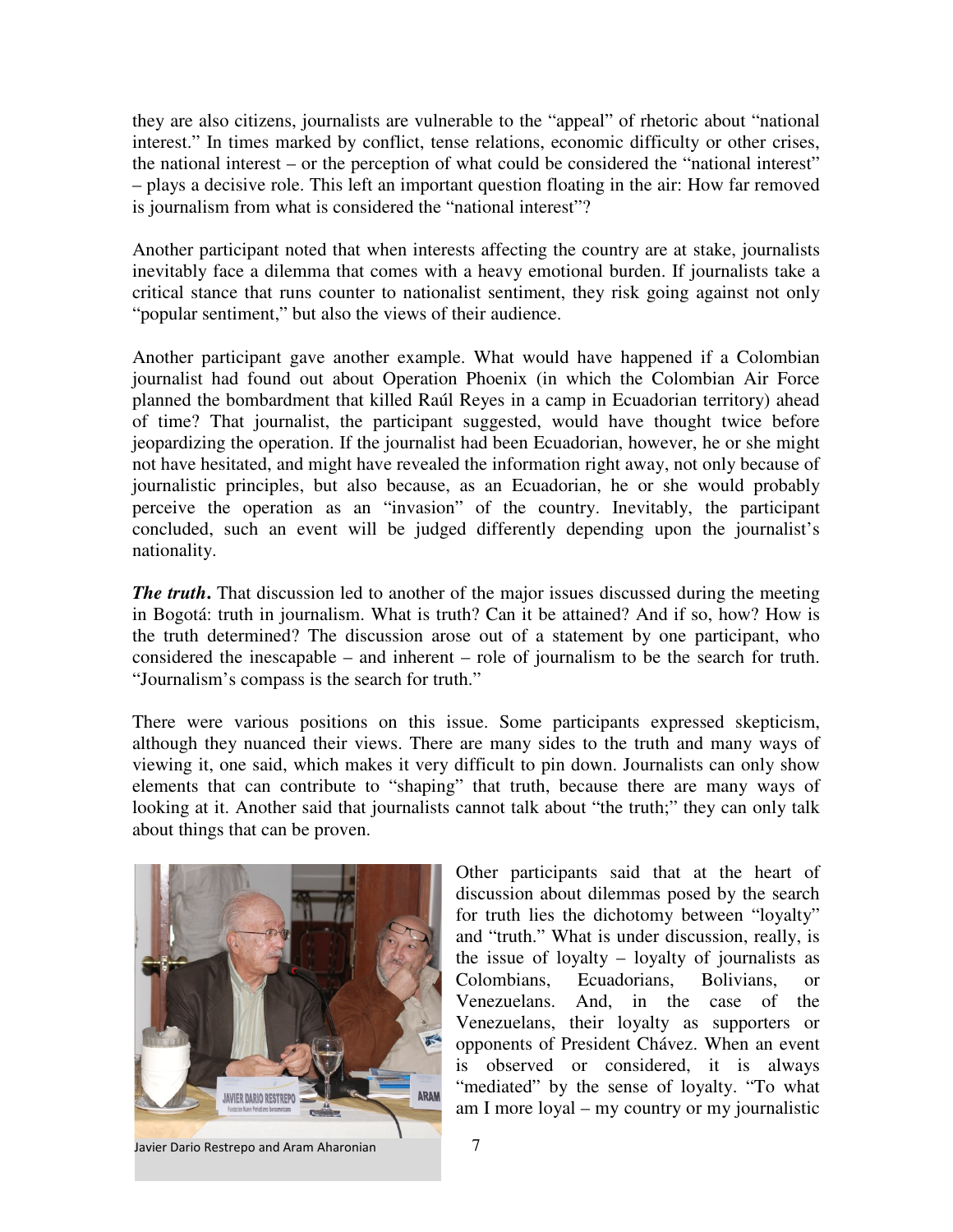principles?" In Venezuela, one participant noted, polarization has led journalists to be more loyal to their political position than to the "representation of reality." Another participant pointed to a possible way of dealing with the struggle. "We might not know a lot about truth," he said. "What we can't do is fall into lies, manipulation and distortion." That is what truth is, he said –.an initial truth. That participant alluded to the need for tools such as what he called "evaluative neutrality," which enables journalists to report on events without trying to abandon all subjectivity.

Javier Darío closed the discussion from the standpoint of principles. The dilemmas under discussion indicate the need to analyze an internal willingness to address the truth, which he called "emotional independence from events." Only that independence can ensure that "my Colombian feeling or my Venezuelan feeling" does not predominate when providing information, he said. If emotions are controlled, the truth wins, reinforcing the media's influence. Information, he said, never does harm.

## **3. Achievements and agreements**

The second meeting again brought together high-profile directors and editors of public and private media in the two countries, who addressed critical issues related to both coverage of matters of binational interest and journalism in general. The fruitful discussions led to valuable learning for all participants, as well as the production of new knowledge.

As a result of this second meeting, the participants agreed to issue a communiqué, in which they urged the governments of the two countries to provide more information about bilateral relations, including the results of the work of bilateral commissions, "so both peoples are duly informed about processes that interest and affect them."

## *3.1. Recommendations*

To promote continued dialogue about the issues raised in the meetings, the participants made the following recommendations:

- Hold a meeting to build on the progress made in the first two sessions, to leverage the exchange of ideas, perceptions and differences.
- Because of the importance of border issues, it was suggested that the third meeting be held in a city on the border between the two countries (Cúcuta or Maracaibo). The goal of the third meeting should be to discuss the coverage of border issues and how that coverage affects people living in those areas.
- Expand and finish the content analysis begun by the Georgia State University and The Carter Center, for deeper analysis of coverage of issues of binational interest. This would involve continuing with studies of the type presented at the second

 $\overline{a}$ 

<sup>&</sup>lt;sup>1</sup> See communiqué in Annex D.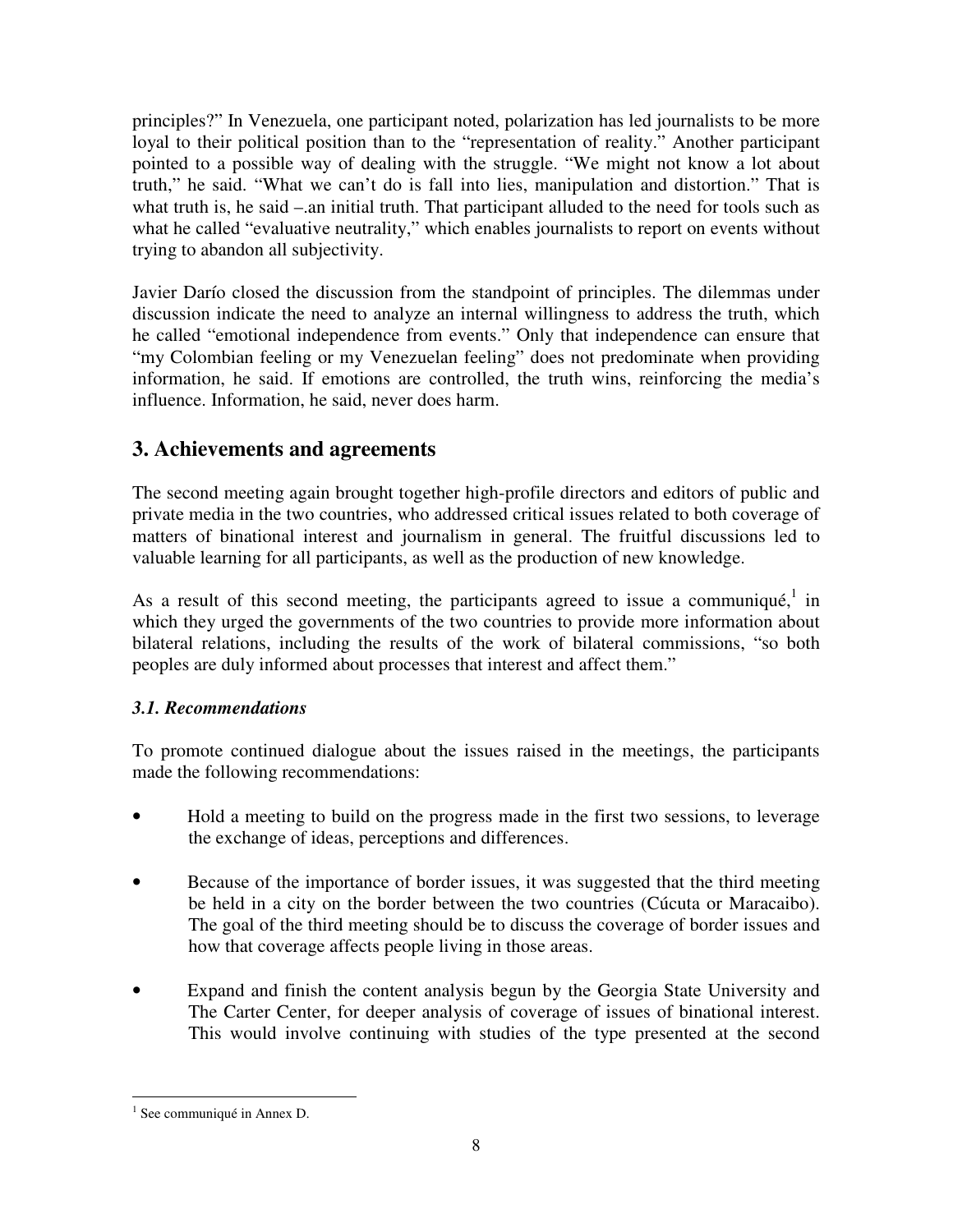meeting, so the participants can analyze and compare the work done by their media and determine if it has been done well.

- Expand the content analysis to include other media, such as television or radio.
- Include case studies of how newsrooms (both Colombian and Venezuelan) handle key events, to facilitate comparison.
- Continue the dialogue begun at the first two meetings, through the use of new technologies. Participants suggested the creation of virtual forums, the use of social networks such as Facebook, blogs that offer a space for sharing experiences, discussing issues of mutual interest, and suggested readings, to enrich the dialogue and deepen mutual understanding. The idea would be to create a forum among the participants in these meetings, to facilitate the exchange of ideas and direct, face-toface discussion, via internet, about good coverage and errors committed by Colombian and Venezuelan media in addressing issues of binational interest.
- Using the tools mentioned above, create a network uniting the 20 or 30 Colombian and Venezuelan journalists who participated in the meetings, to create an ongoing platform for communication so participants can exchange and comment on news about the two countries, facilitate the sharing of information, promote discussion, enrich news agendas, distribute or share documents and materials, and facilitate the sharing of collaborative work, articles, analysis pieces, and sources of information about stakeholders who have unusual views that are different from the ones that usually appear in the media.
- Create mechanisms to facilitate collaboration between journalists from the two countries.
- Create a media observatory in each country to review and analyze coverage of relations and the sharing of information, as well as to examine the quality of information and journalistic coverage.
- Include discussion of the structure of the media, to analyze how that affects coverage in Colombia and Venezuela.
- Hold training and discussion workshops for journalists from both countries to foster analysis and understanding of the media and the role of the journalist, as well as the role of ethics.
- Establish a mechanism for dissemination of these discussions, so they are not limited to a small group of journalists. This mechanism need not be restricted to journalists, but should also include the two governments, so they know that journalists in both countries are discussing these issues.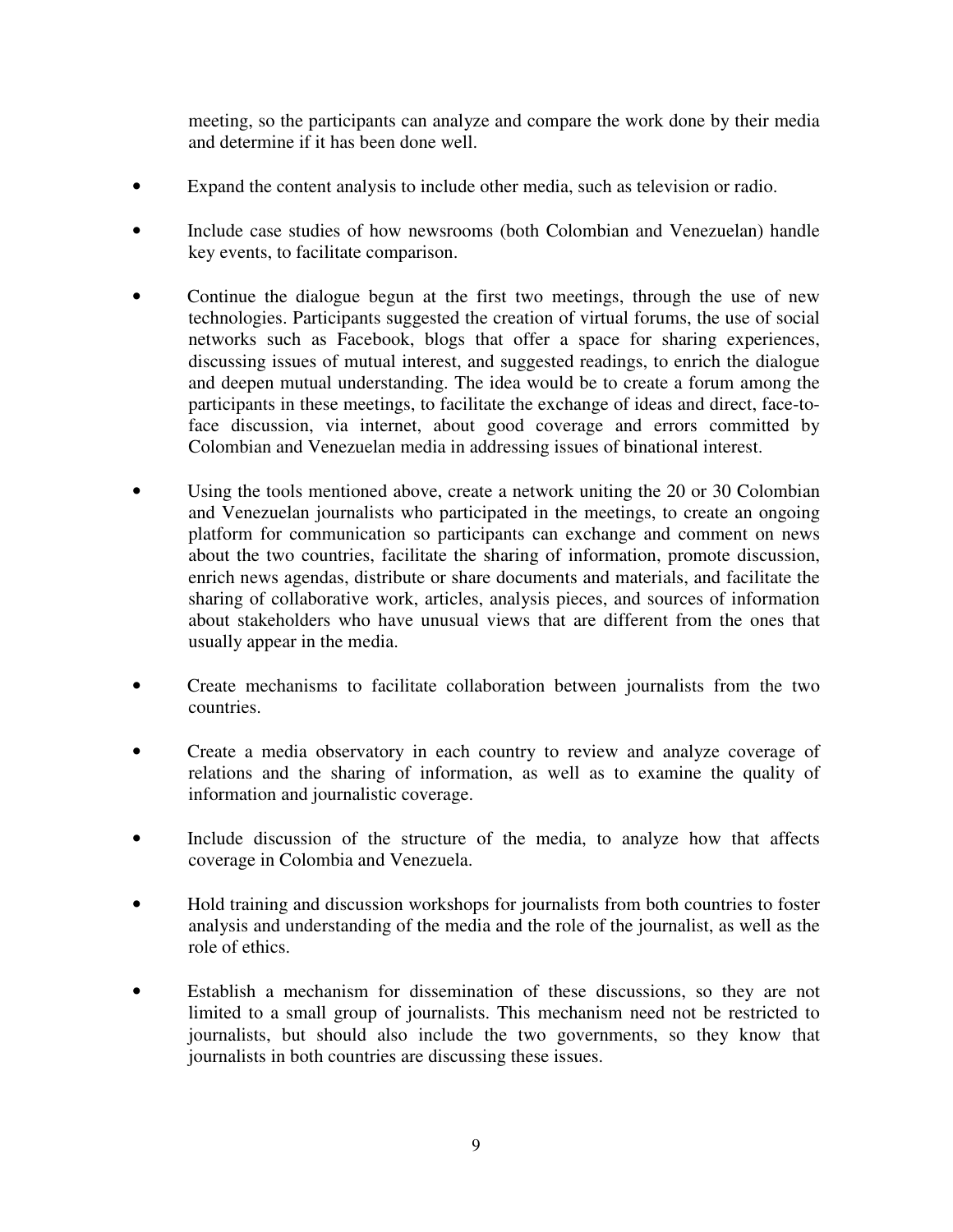- Design and create an exchange system for journalists. One possibility would be to send Colombian journalists to Venezuelan media to cover Colombia for a certain time period (at least 15 days), and vice versa. The idea would be to "put oneself in the other's shoes" to increase understanding of the issues being covered.
- Create a system that allows cross-publication of articles about Colombia and Venezuela. This would involve a commitment by which Venezuelan media would publish articles about binational relations that come from Colombia, and vice versa, as was done in Colombia with the Antonio Nariño project or the Manizales project partnership.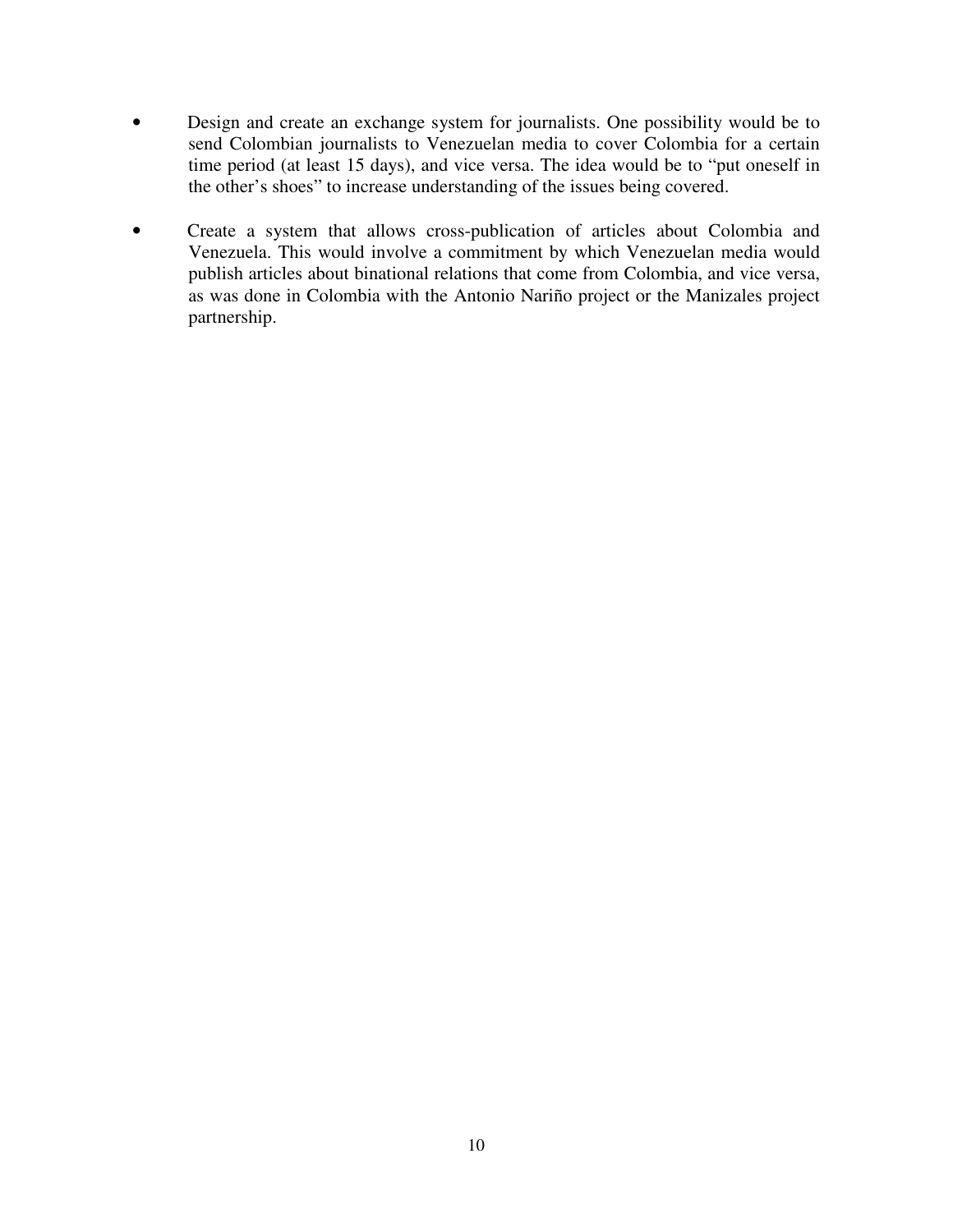## **ANNEXES**

## *Annex A: Meeting agenda*

## **Second Meeting of Journalists from Venezuela and Colombia Bogotá, Colombia, February 15, 2011**

|           |       | <b>PROGRAM</b>                                                  |  |
|-----------|-------|-----------------------------------------------------------------|--|
|           | 9:00  | <b>Opening remarks</b>                                          |  |
|           |       | Jennifer McCoy                                                  |  |
|           |       | Director of the Americas Program, The Carter Center             |  |
|           | 9:10  | <b>Summary of first meeting:</b>                                |  |
|           |       | Key agreements and conclusions                                  |  |
|           |       | Héctor Vanolli                                                  |  |
| Morning   |       | Coordinator of the Program to Strengthen Journalism, The Carter |  |
| session   |       | Center                                                          |  |
|           | 9:30  | <b>Introduction of participants</b>                             |  |
|           |       | <b>Keynote address:</b>                                         |  |
|           |       | Media coverage of Colombian-Venezuelan relations:               |  |
|           | 9:40  | <b>Constants and change</b>                                     |  |
|           |       | Germán Rey                                                      |  |
|           |       | Director, ATICO Center, Javeriana University                    |  |
|           |       | <b>Comments:</b>                                                |  |
|           |       | Maryclen Stelling                                               |  |
|           |       | Coordinator, Global Media Observatory, Venezuela Chapter        |  |
|           |       | Omar Rincón                                                     |  |
|           |       | Director, Journalism Studies Center, University of the Andes,   |  |
|           |       | Colombia                                                        |  |
|           | 10:30 | <b>Discussion among participants</b>                            |  |
|           |       | <b>Moderator: Omar Lugo</b>                                     |  |
|           |       | Director, El Mundo, Venezuela                                   |  |
|           | 12:40 | Lunch                                                           |  |
|           |       | Role of the media in Colombian-Venezuelan relations             |  |
|           |       | Positive points, problems and challenges                        |  |
|           |       | <b>Challenges for the future</b>                                |  |
| Afternoon | 14:00 | <b>Recommendations for future coverage</b>                      |  |
| session   |       |                                                                 |  |
|           |       | <b>Observations and conclusions</b>                             |  |
|           |       | <b>Discussion among participants</b>                            |  |
|           |       | Moderator: Javier Darío Restrepo                                |  |
|           |       | Fundación Nuevo Periodismo Iberoamericano,                      |  |
|           | 17:30 | Cocktail                                                        |  |
|           |       | Hotel los Héroes, Calle 74 No. 15-60, Barrio El Lago            |  |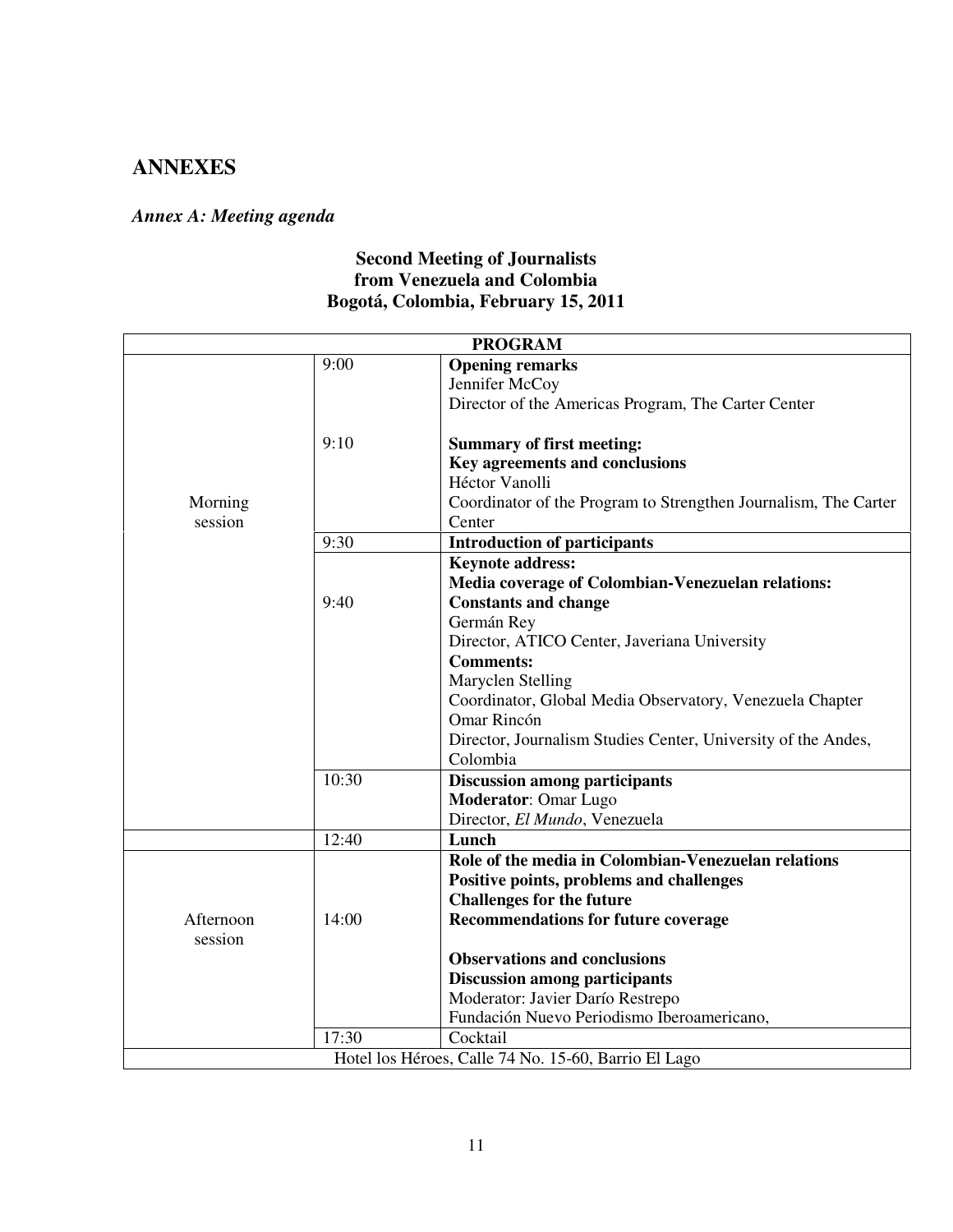## *Annex B: Participant list*

| SECOND MEETING OF JOURNALISTS FROM COLOMBIA AND VENEZUELA-FEBRUARY 15, 2011 |                           |                                           |             |  |  |  |
|-----------------------------------------------------------------------------|---------------------------|-------------------------------------------|-------------|--|--|--|
| <b>NAME</b>                                                                 | <b>POSITION</b>           | <b>MEDIUM</b>                             | <b>CITY</b> |  |  |  |
| Aram Aharonian                                                              | Columnist                 | Independent                               | Caracas     |  |  |  |
| Silvia Allegrett                                                            | President                 | Colegio Nacional de Periodistas (CNP)     | Caracas     |  |  |  |
| Maria Ines Delgado                                                          | Assistant managing editor | Diario Panorama                           | Maracaibo   |  |  |  |
| Eleazar Díaz Rangel                                                         | Director                  | <b>Ultimas Noticias</b>                   | Caracas     |  |  |  |
| Omar Lugo                                                                   | Director                  | El Mundo Economía y Negocios              | Caracas     |  |  |  |
| Elsy Barroeta                                                               | Information chief         | Globovisión                               | Caracas     |  |  |  |
| Elides Rojas                                                                | Managing editor           | El Universal                              | Caracas     |  |  |  |
| Vladimir Villegas                                                           | Journalist                | Unión Radio                               | Caracas     |  |  |  |
| Ana María Sanjuán                                                           | Academic                  |                                           | Caracas     |  |  |  |
| Maryclen Stelling                                                           | Academic                  | Observatorio de Medios                    | Caracas     |  |  |  |
| Javier Darío Restrepo                                                       | Teacher                   | <b>FNPI</b>                               | Bogotá      |  |  |  |
| Ricardo Avila                                                               | Director                  | Portafolio                                | Bogotá      |  |  |  |
| <b>Carlos Cortes</b>                                                        | Editor                    | La Silla Vacía                            | Bogotá      |  |  |  |
| Catalina Lobo-Guerrero                                                      | Columnist                 | Independent                               | Bogotá      |  |  |  |
| Sergio Ocampo                                                               | Columnist                 | Independent                               | Bogotá      |  |  |  |
| Francisco Miranda                                                           | Editor                    | El Tiempo                                 | Bogotá      |  |  |  |
| Socorro Ramírez                                                             | Academic                  |                                           | Santa Marta |  |  |  |
| Cicerón Flórez                                                              | Assistant director        | La Opinión                                | Cúcuta      |  |  |  |
| Carmen Rosa Pabón                                                           | Editor                    | La Voz del Cinaruco                       | Arauca      |  |  |  |
| Rodrigo Pardo                                                               | Editorial adviser         | Semana                                    | Bogotá      |  |  |  |
| Germán Rey                                                                  | Director                  | <b>ATICO</b> Center, Javeriana University | Bogotá      |  |  |  |
| Omar Rincón                                                                 | Director                  | CEPER, U.L.A                              | Bogotá      |  |  |  |
| Jennifer McCoy                                                              | Director                  | Americas Program, Carter Center           | Atlanta     |  |  |  |
| Héctor Vanolli                                                              | Coordinator               | Program to Strengthen Journalism          | Caracas     |  |  |  |
| <b>GUEST OBSERVERS</b>                                                      |                           |                                           |             |  |  |  |
| Rocío Castañeda                                                             | Director                  | Medios Para la Paz                        | Bogotá      |  |  |  |
| Adriana Blanco                                                              | Director                  | <b>FLIP</b>                               | Bogotá      |  |  |  |
| Claudia Mejía                                                               |                           | <b>FLIP</b>                               | Bogotá      |  |  |  |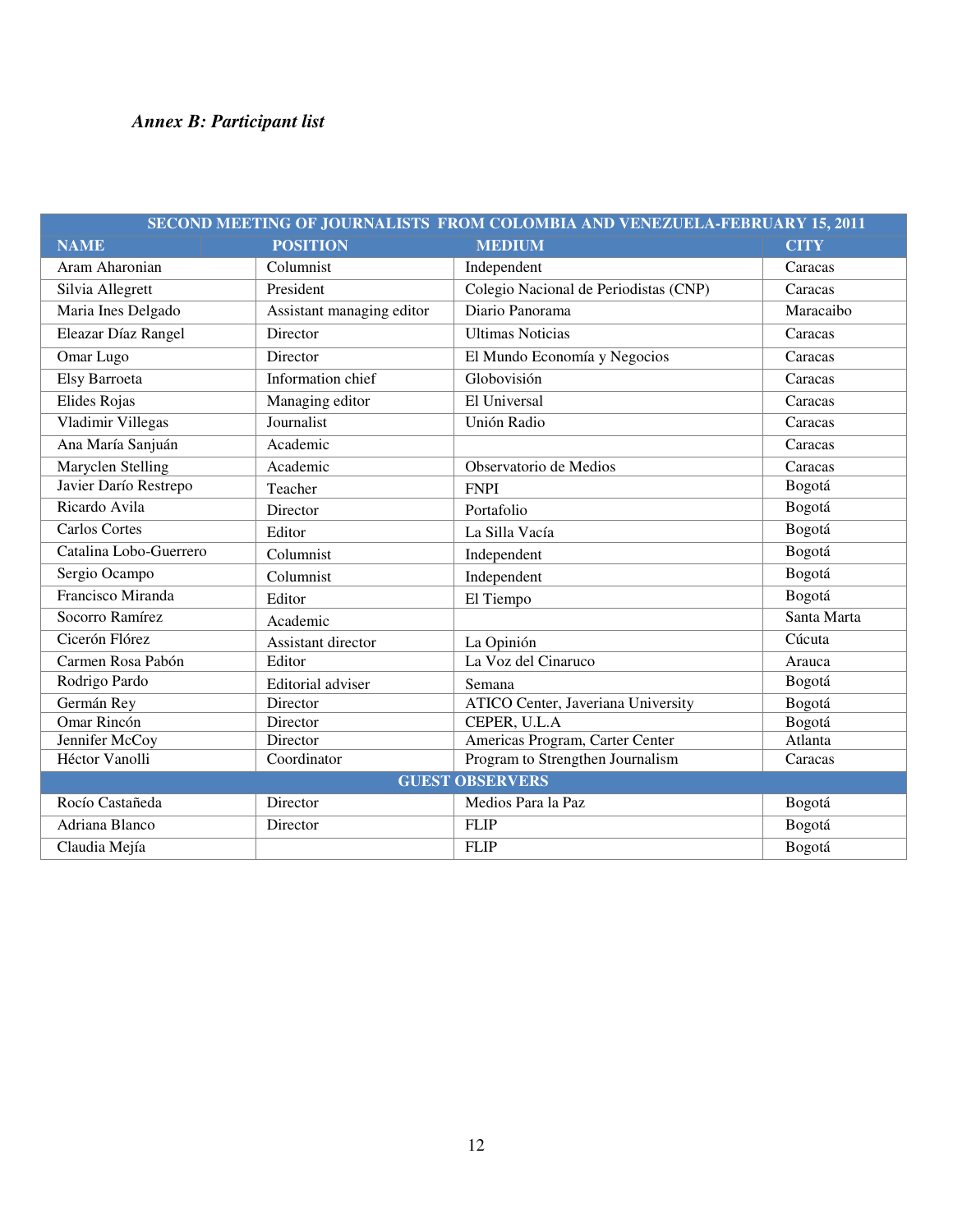#### *Annex C: Participant biographies*

#### *Participants from Venezuela*

*Eleazar Díaz Rangel.* Former president of the Venezuelan Association of Journalists, director of the National Union of Media Workers (*Sindicato Nacional de Trabajadores de Prensa*) and founding president of the Latin American Federation of Journalists (*Federación Latinoamericana de Periodistas*, FELAP). He has also served as director of the daily *Punto* and the magazine *Tribuna*, and director of the School of Social Communication at the Central University of Venezuela (*Universidad Central de Venezuela*, UCV). Currently director of the daily *Ultimas Noticias*, Venezuela's largest-circulation daily.

*Elides Rojas.* A lawyer and journalist, he has been managing editor of the daily *El Universal* since 1996. Before that, he served as managing editor of the daily *El Nacional* (1979-1990) and managing editor and news and information director of the daily *Economía Hoy* (1972-1978). He has received various awards for his journalistic work in recent years, including the National Journalism Award in the Opinion category in 1999; the National Scientific Journalism Award in 1985; the Society of Newspaper Design's Excellence Award in 1991; and the Inter-American Press Association's International Award in the Opinion category in 2005.

*Aram Aharonian.* A native of Uruguay, he has worked as a journalist in his native country, as well as in Argentina, Colombia and Venezuela. He has worked as a correspondent for the agencies PL and IPS, and as editor for the agency UPI and the dailies *El Espectador* (Bogotá), *Proceso* (Mexico) and *Brecha* (Uruguay). In Venezuela, he served as president of the Foreign Press Association (*Asociación de la Prensa Extranjera*, APEX). He is known for having played a key role in the creation of Telesur, where he served as the first director general. He currently teaches graduatelevel communications courses in academic institutions in Argentina and Venezuela, edits the Question Digital and Surysur portals, and directs the Latin American Observatory on Communication and Democracy at the Latin American and Caribbean University (*Universidad Latinoamericana y del Caribe*).

*Omar Lugo.* He began working in economic journalism in 1988 at the dailies *El Nacional* and *El Universal* and the magazine *Número*. From 2002 to 2009, he was correspondent for the Spanish agency EFE in Rio de Janeiro, where he also worked for CNN, Radio El Espectador, the Xinhua Agency and the magazine *América Economía*. Earlier, he spent seven years as international correspondent for Reuters in Venezuela. He currently serves as director of the daily *El Mundo Economía y Negocios*.

*Maryclen Stelling.* A sociologist specializing in media studies, she is currently a sociology professor at the Andres Bello Catholic University (*Universidad Católica Andrés Bello*, UCAB) and the Social Management School Foundation (*Fundación Escuela de Gerencia Social*). Since 2009, she has also served as executive director of the Rómulo Gallegos Center for Latin American Studies (*Centro de Estudios Latinoamericanos Rómulo Gallegos*, CELARG). In the area of media, she is general coordinator of the Venezuela Chapter of the Global Observatory on the Media (*Observatorio Global de Medios*, OGM). She also hosts the program Primera Mano on Radio Nacional de Venezuela (RNV).

*Vladimir Villegas.* Among other positions, he served as president of the state-run channel VTV between 2004 and 2005. In the public sphere, he served as a deputy in the national Congress (1993 and 1998), deputy in the National Constituent Assembly (1999), Venezuelan ambassador to Brazil (2002-2004) and Mexico, and vice minister of foreign relations for Asia, the Middle East and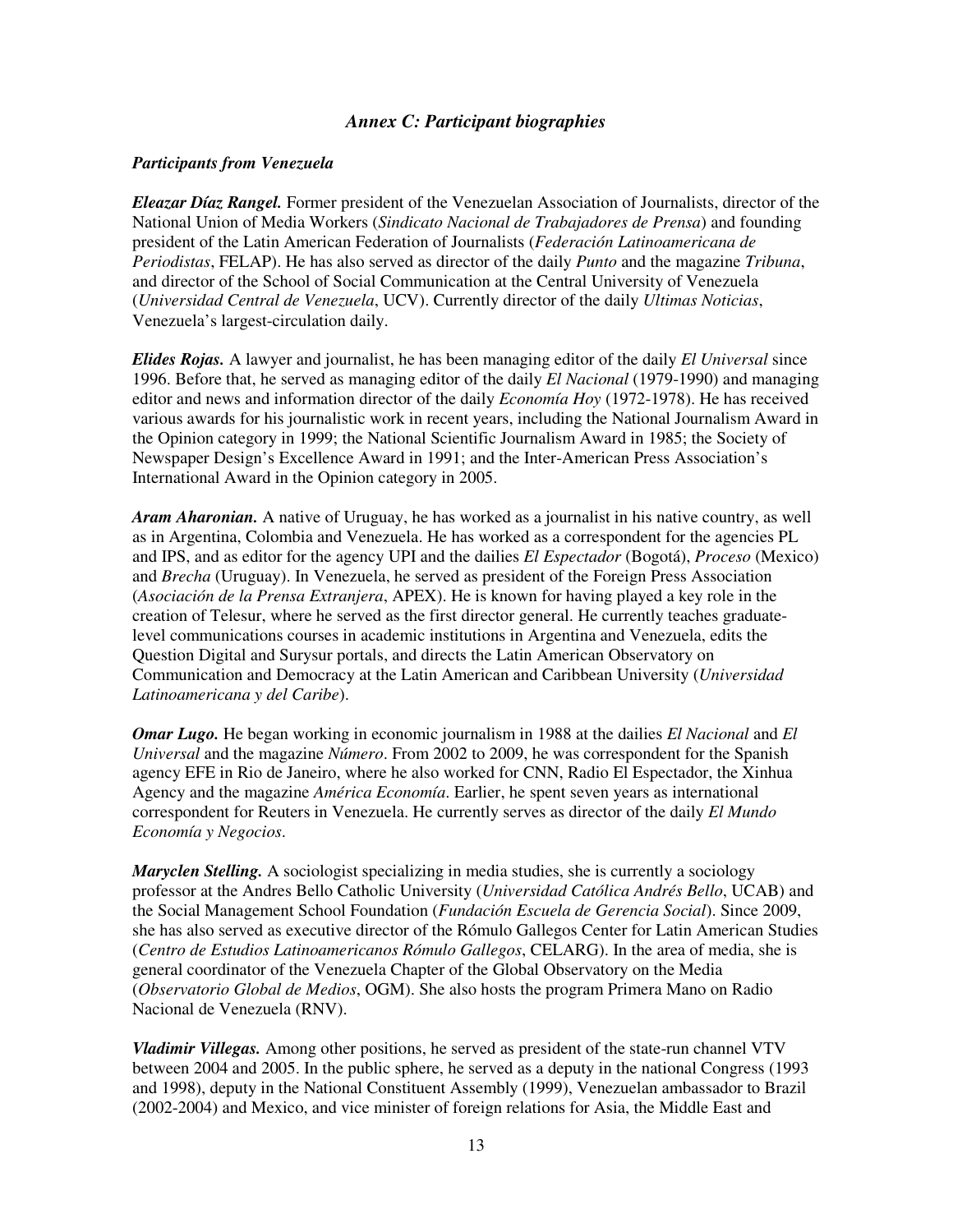Oceania (2007-2008). He currently directs political current affairs programs on Circuito Unión Radio and writes a weekly column for *El Nacional*.

*Silvia Allegrett.* Currently president of the Colegio Nacional de Periodistas de Venezuela (CNP), the country's professional association of journalists, she formerly served for six years as general coordinator of the NGO Expresión Libre. She has also worked in the Film Office of the former Development Ministry and the Audiovisual Media Office of the National Institute for Education Cooperation (*Instituto Nacional de Cooperación Educativa*, INCE). She subsequently served for six years as head of the Information and Public Relations Office of the Foundation for Educational Buildings and Equipment (*Fundación de Edificaciones y Dotaciones Educativas*, FEDE). Before becoming president of the CNP, she served as secretary general of its national board of directors (2008-2010). She currently directs the newspaper, *Entre Vecinos*.

*Elsy Barroeta.* Since 2005, she has worked as information director for Globovisión, one of the TV channels with the largest audience in metropolitan Caracas. She has more than 30 years of experience in journalism, including 15 at Globovisión. A licentiate in Social Communication from the Central University of Venezuela (*Universidad Central de Venezuela*, UCV), she specializes in the production of news for the television industry. She participated actively in the conception, design, planning, organization, implementation, evaluation and modernization of the Globovisión news unit.

*María Inés Delgado.* Currently assistant director of the print edition of the daily *Panorama*, in the state of Zulia, which has the largest readership and second-highest circulation in Venezuela. She has worked in journalism for 17 years, 14 of them at the daily *Panorama*, where she started in 1990 as an intern, later working as a feature writer and writer in the Culture section and editor of the Politics and Economy section. She is a licentiate in social communication from the University of Zulia (1993), and completed a Master's degree in Communication Sciences with a concentration in the socio-semiotics of communication in 1998.

*Ana María Sanjuán (professor).* A social psychologist, she has served as professor at the Central University of Venezuela (*Universidad Central de Venezuela*) and director of the university's Social Studies Center. She was also founder of the university's Colombia, Latin America and Caribbean chair and a member of the Binational Colombia-Venezuela Academic Group and the American Studies Center. She is a consultant on issues related to governance, security and international relations for international bodies such as the Inter-American Development Bank (IDB), Organization of American States (OAS), Inter-American Institute of Human Rights and the Carter Center. She is currently an adviser to the office of the president of the Corporación Andina de Fomento.

#### **Participants from Colombia**

*Ricardo Avila.* Journalist specializing in politics, economics and finance. He currently serves as director of the business and economics daily *Portafolio*, in Bogotá, and assistant editor of the opinion section of the daily *El Tiempo*, also in Bogotá. In the public sphere, he served as cabinet chief for the secretary general of the Organization of American States (OAS) during the administration of former President César Gaviria. He studied economics at the Javeriana University and holds a Master's degree in economics from the University of Pittsburgh.

*Javier Darío Restrepo.* He has had a long career in print and audiovisual media in Colombia, but his name is associated with discussion of journalistic ethics. He was a founding members of various journalism ethics commissions, including those of the Circle of Journalists of Bogotá (*Círculo de*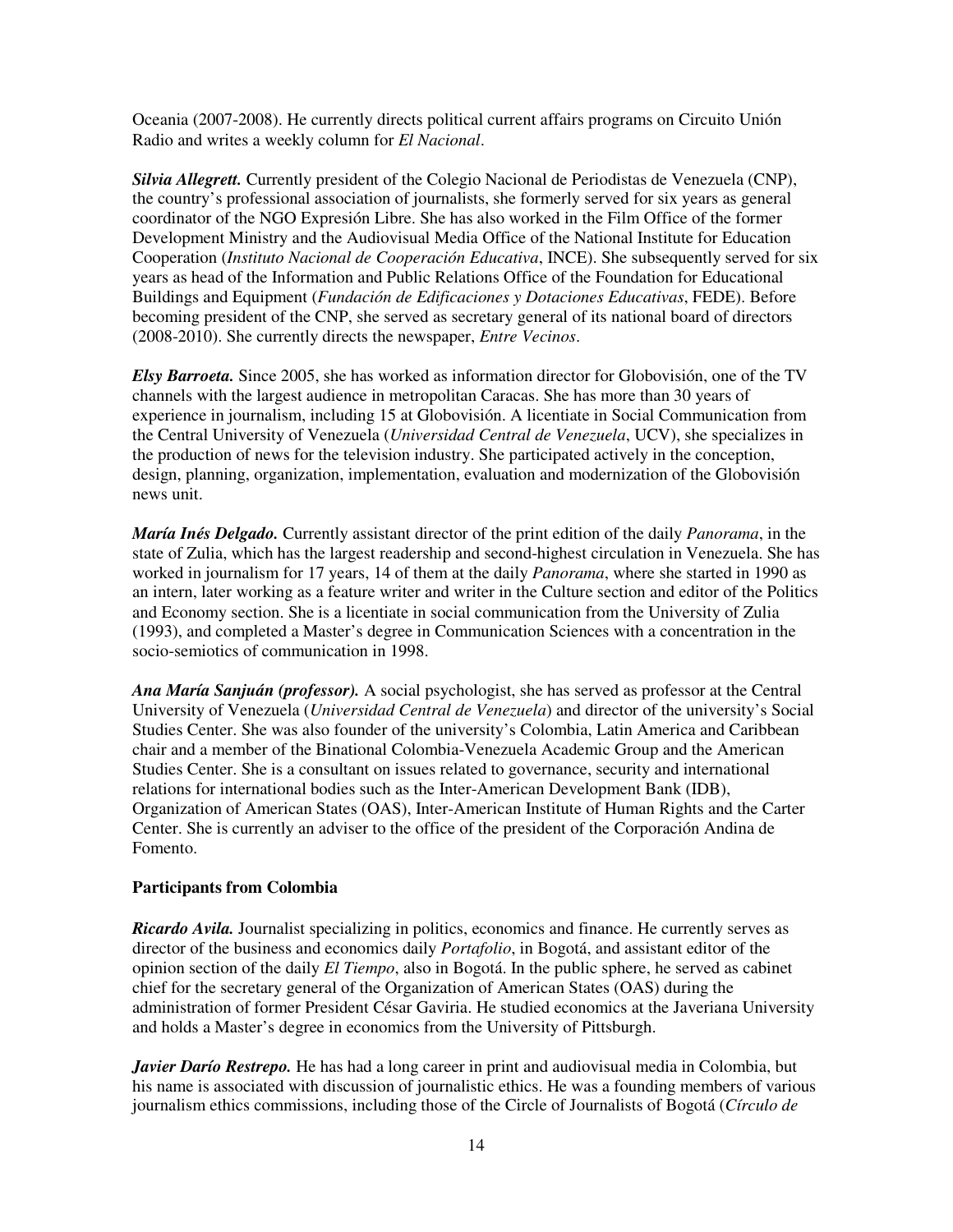*Periodistas de Bogotá*) and the Institute of Communication and Culture Studies (*Instituto de Estudios sobre Comunicación y Cultura*), and is the author of various well-known books on this topic. Since 1995, he has been a professor for the Ibero-American New Journalism Foundation (*Fundación Nuevo Periodismo Iberoamericano*). He also worked for many years as ombudsman for the dailies *El Colombiano* (Medellín) and *El Tiempo* (Bogotá).

*Carlos Cortés.* A lawyer specializing in journalism, he graduated from the University of the Andes (*Universidad de Los Andes*) in Colombia. From 2005 to 2009, he directed the Freedom of the Press Foundation (*Fundación para la Libertad de Prensa*, FLIP). From 2003 to 2005, he worked in the Ombudsman's Office and also wrote for the magazine *Semana*. He is currently editor of *La Silla Vacía,* where he is also adviser for special projects and issues related to international cooperation. He is a professor of politics and media law in the Journalism and Public Opinion Program at the University of Rosario.

**Rodrigo Pardo**. Formerly director of the famed magazine, *Cambio,* which recently closed, and which was once co-owned by Gabriel García Márquez. Currently editorial director of *Semana,* the most important magazine in Colombia. Former general editor and assistant director of the daily *El Tiempo* and director of the daily *El Espectador*. In the public sphere, he served as Colombia's ambassador to Venezuela (1992-1994), and was later named foreign minister, a post he held until 1996, when he was appointed ambassador to France.

*Sergio Ocampo Madrid.* Writer and journalist. Born in Medellín, he worked as general editor of the daily *El Heraldo* (Barranquilla) until last year; he had held the same position at *El Colombiano* in Medellín. He was also political editor and national editor of *El Tiempo* (Bogotá). He studied psychology and social communication, with specialized studies in armed conflict at the University of the Andes (*Universidad de los Andes*). He is a professor at the Javeriana and Externado universities in Colombia, and is currently pursuing a Master's degree in literature at the Javeriana University. He is a columnist for the daily *El Comercio* in Lima. He won the Simón Bolívar Award in 1998 and 2005, the Semana-Petrobrás Award in 2008, and the CPB Award in 1996. He recently published his first book of short stories with the Norma publishing house.

*Francisco Miranda Hamburguer*. A political analyst specializing in social economics, currently serving as editor of the opinion section of the daily *El Tiempo* in Bogotá. He is also a professor at the University of Rosario and the Business School of the College of Higher Studies in Administration (*Colegio de Estudios Superiores de Administración*, CESA), both in Bogotá. He has a Master's degree in public administration with a concentration in economic development and urban policy from Columbia University in New York. He was a Fulbright fellow in 2005.

*Catalina Lobo-Guerrero.* An anthropologist and journalist, she has worked as a reporter for the portals Semana.com (Bogotá) and Clarin.com (Buenos Aires), and for the Noticias Uno television news program. In recent years, she has worked as a stringer for various international media, and served as editor of the election coverage portal, Votebien.com. She currently works as a freelance journalist and researcher for a documentary series, *Women, War & Peace,* produced by PBS, the U.S. public television network.

*Carmen Rosa Pabón*. Currently director of information services at La Voz del Cinaruco, a radio station on the border in the department of Arauca. She also works as correspondent for the Freedom of the Press Foundation (*Fundación para la Libertad de Prensa*, FLIP) in that department. Her work as a journalist earned her the "Orlando Sierra" prize for "a journalist's courage," awarded by the magazine *Semana* and the Petrobrás company. She also received the Inocencio Chinca Award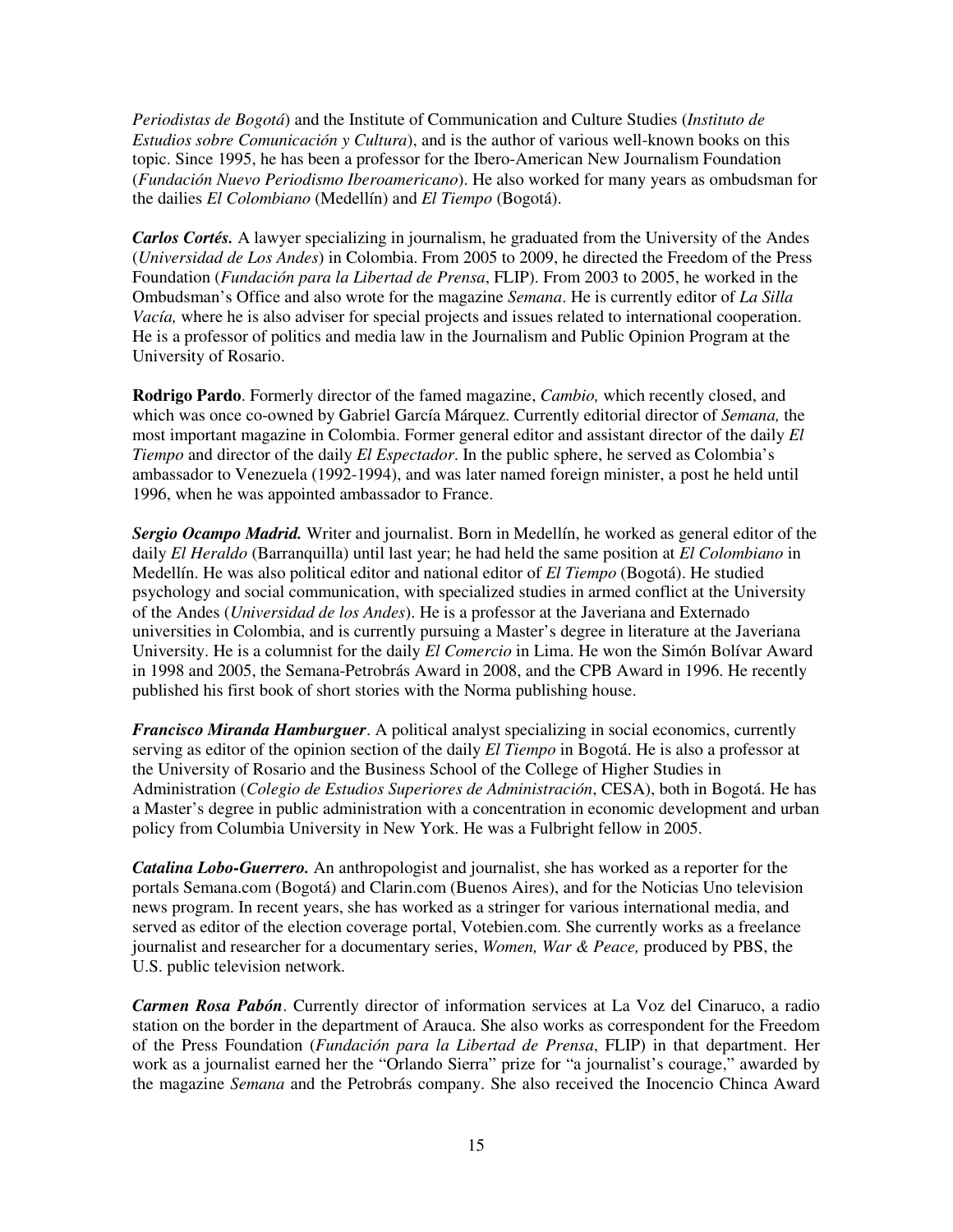from the government of the department of Arauca and the City of Arauca medal, awarded by the local government.

*Cicerón Flórez*. Currently assistant director of the daily *La Opinión* in Cúcuta. Formerly Cúcuta correspondent for the Bogotá daily, *El Tiempo* (1970-1980). Was also co-director of the radio magazine program, *Confrontación*, on Radio Guaimaral (1975-1982), and director of the news program, *Luces de la Ciudad*, on Radio San José (1985-1992). In 1970, he founded the magazine *Guía Internacional* in this border city, and served as director (1970-1975). He has taught journalism courses and seminars in the Cúcuta branches of the Libre and Antonio Nariño universities.

*Socorro Ramírez (professor).* Her studies and degrees include a post-doctorate at the Institut des Hautes Etudes de L´Amerique Latina (HEAL) at the Sorbonne University, a diploma in Advanced Studies in International Relations (Sorbonne University) and a Master's degree in Analysis of Political-Economic and International Problems from the Institute for Advanced Development Studies (*Instituto de Altos Estudios para el Desarrollo*). She is currently coordinator of the Regional Integration Group and the Latin America Group of the Project on Insertion of Colombia into the International System. She is also a member of the Andean-U.S. Dialogue Forum, sponsored by International IDEA and the Carter Center.

*Germán Rey (academic***).** Currently directs the journalism program at the Javeriana University and is director of the university's Atico Center, which promotes the use of information and communication technologies. Senior adviser to the Ibero-American New Journalism Foundation (*Fundación de Nuevo Periodismo Iberoamericano*, FNPI), and a member of the board of directors of the Freedom of the Press Foundation (*Fundación para la Libertad de Prensa*, FLIP) and the Advisory Council for the New Journalism Award (CEMEX-FNPI). He is author of various publications, including "Desde las dos orillas" (1997), "Balsas y Medusas: Visibilidad comunicativa y narrativas políticas" (1999), "Los ejercicios del Ver: Hegemonía audiovisual y ficción televisiva" (with Jesús Martín Barbero), "Las ciencias sociales en Colombia: discurso y razón" (con Francisco Leal-2000), and "El cuerpo del delito" (2005). Served as ombudsman for the daily *El Tiempo* in Bogotá.

*Omar Rincón. (academic).* Associate professor at the University of the Andes, where he is director of the university's Journalism Studies Center (*Centro de Estudios de Periodismo*, CEPE). He is also director of the Friedrich Ebert Foundation's center for Competency in Communication. He is author of various publications, including "Narrativas Mediáticas o cómo Cuenta la Sociedad del Entretenimiento" (Gedisa, Barcelona, 2006), and "Televisión, Video y Subjetividad" (Editorial Norma, Buenos Aires, 2002). He is also editor of publications, such as "Televisión Pública: del Consumidor al Ciudadano" (La Crujía, Buenos Aires, 2005), "Los Tele-presidentes: cerca del pueblo, lejos de la democracia" (FES, Bogotá, 2008) and "Por Qué nos Odian Tanto? Estado y Medios de Comunicación en América Latina" (FES, Bogotá, 2010).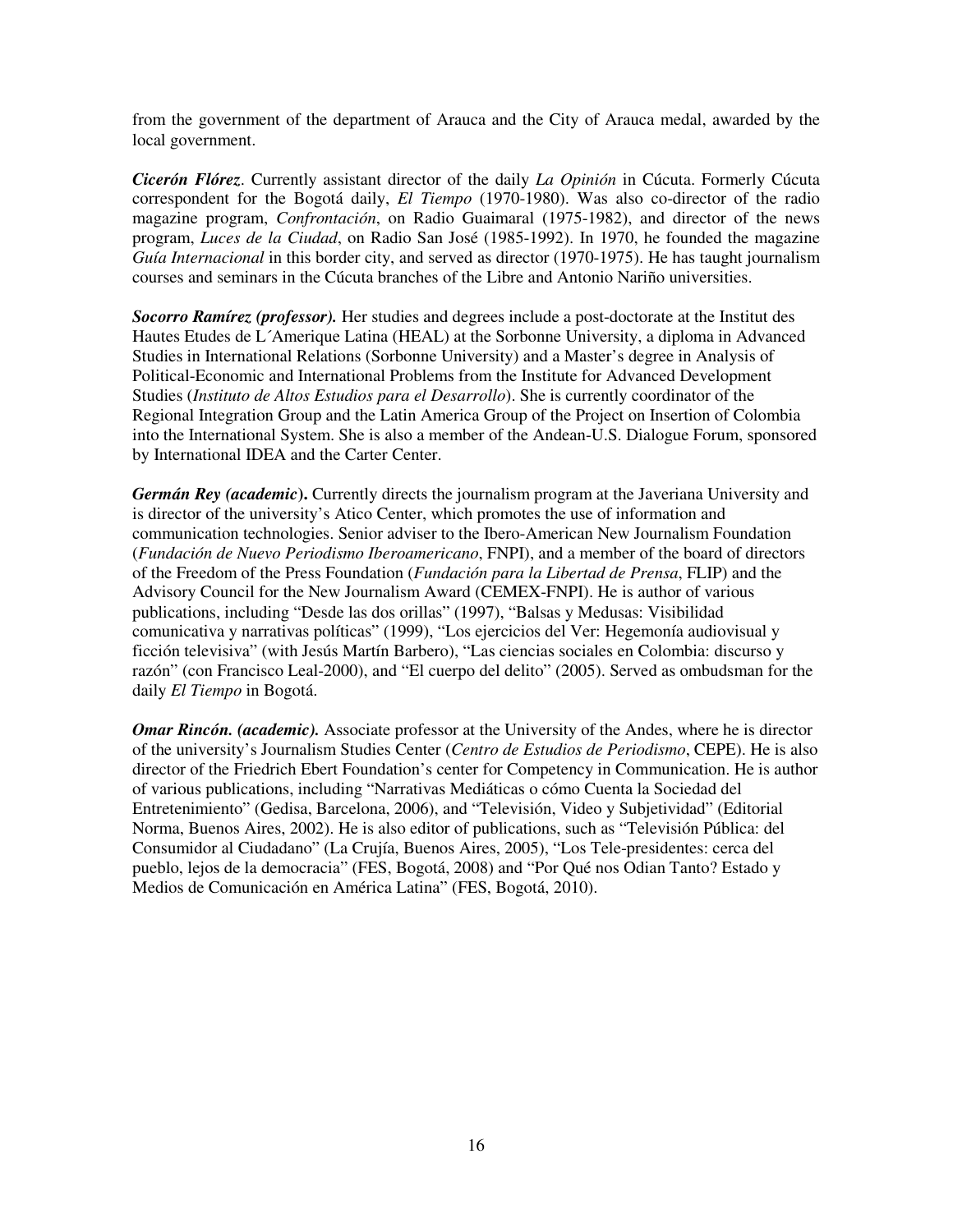#### *Annex D: Communiqué*

#### **Communiqué**

"A group of editors and directors of media in Venezuela and Colombia held a second meeting in Bogotá on February 15 to examine coverage of bilateral relations. The first meeting was held in Caracas on November 23, 2010. Both meetings were sponsored by The Carter Center. As part of this meeting, the participants agreed to issue the following statement:

We acknowledge efforts to normalize relations and we consider their institutionalization important.

We state that we have engaged in analysis of and reflection on the role of the media in the recomposition of relations, in which we concluded:

That we see a tendency for the media to overemphasize presidential actions and rhetoric and issues related to security and the FARC, and downplay aspects of broader relations between the two societies.

We believe that the media and journalists should offer reports with a diversity of sources, placing relations in context and truthfully recounting events.

We ask both governments to provide more information about relations between the two countries, beginning with the results of the bilateral commissions, so people in both countries can be duly informed about processes that interest and affect them."

#### **Signed**

Javier Darío Restrepo Aram Aharonian Ricardo Avila Silvia Allegrett Carlos Cortés María Inés Delgado Catalina Lobo-Guerrero Eleazar Díaz Rangel Sergio Ocampo **Omar Lugo** Francisco Miranda Elsy Barroeta Rodrigo Pardo Elides Rojas Cicerón Flórez (Cúcuta) Vladimir Villegas Carmen Rosa Pabón (Arauca)

#### **Journalists (Colombia) Journalists (Venezuela)**

**Academics**  Socorro Ramírez (Colombia) Maryclen Stelling (Venezuela) Ana María Sanjuán (Venezuela)